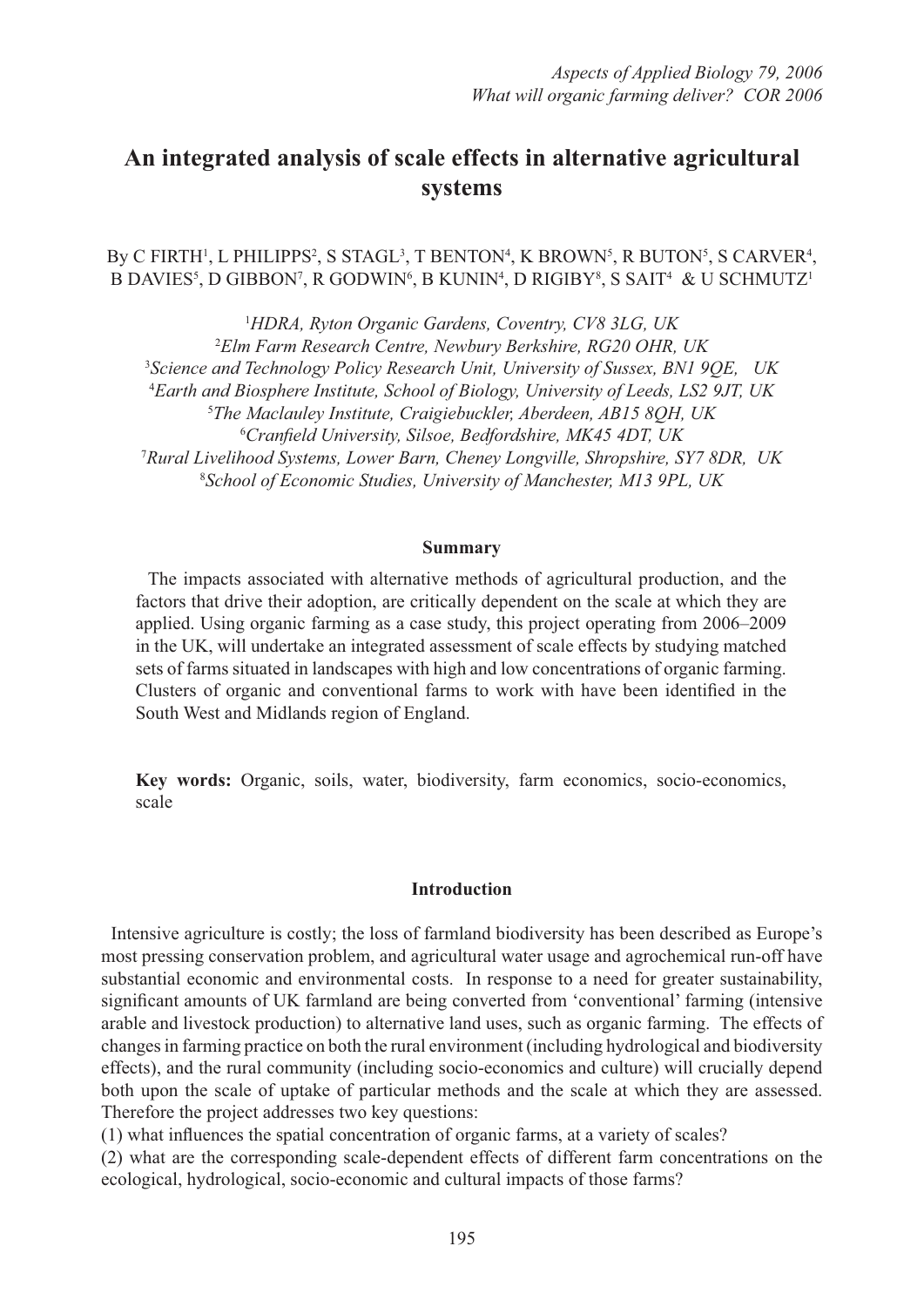Farms cannot be treated independently of their context; organic farms that are surrounded by conventional agriculture may receive indirect protection from insect pest or weed infestations by their neighbours' practices. Conversely, some of the biodiversity benefits of organic agriculture may not be realised when only a small area of land is under organic management, as small isolated habitat fragments may be insufficiently large to maintain viable populations of some species (Ovaskainen, 2003). Similarly, the biodiversity impacts of a particular farming practice may also depend on the landscape in which it is embedded. Although maximising farmland biodiversity requires spatio-temporal variation in management (rotation etc.), characteristic of organic agriculture (Hole *et al.*, 2005), it is unclear whether this is most beneficial at the farmscale level or landscape (i.e. several farms) level. The hydrological consequences of organic farming practices depend on cultivation patterns at the watershed (area drained by a water body) scale, which may limit the usefulness of considering management changes at the individual field or farm scale. Landscape-scale considerations may also influence socio-economic aspects of farming. In a study of those abandoning organic farming the problems were not technical ones of pest or disease control, but the economic consequences of geographic isolation (Rigby *et al.*, 2001). These isolation effects may be a lack of advice and information or in terms of there being a critical mass of producers to enable alternative processing and marketing chains to develop. Local networks of organic producers may better support purchasing, processing and distribution cooperatives and mutual support networks. These networks help to strengthen the social capital of farming communities, and in so doing can effectively decrease transaction costs associated with the start-up investments of new organic farms in neighbouring communities and thus speed the diffusion of organic farming (Flora, 1995). On the other hand, local concentrations of organic producers may lead to competition for local markets and thus drive down each others' profits.

# **Methods and Approaches**

The project will aim, for the first time, to conduct  $(a)$  an integrated assessment of the hydrological, environmental, social and economic effects of land management, using organic farming as a case study, and (b) to encompass scales that range from field to landscape to national. These impacts will be investigated using matched pairs of organic and conventional farms, set in landscapes that contrast greatly in the fractions of the land under organic cultivation. Within each landscape, focal organic and conventional growers on similar soils and landforms and growing similar crops will be selected for study. Empirical analyses and modelling will be conducted across nested spatial scales: from field to farm and more extensively across the surrounding biophysical and social landscape. In combination with social survey approaches, the effects to be studied include (i) bird, invertebrate and plant biodiversity, (ii) soil physical properties, the ease of soil working and tillage energy requirement, (iii) water infiltration rates which affect run off, soil erosion and nutrient transfer to downstream surface waters, (iv) farm economic flows, and value added,  $(v)$ on-farm resources use, (vi) marketing choices and supply chain coordination, (vii) cross-farm social interactions and (viii) farm family cultural attitudes. We will also investigate issues such as whether there is a necessary critical mass required in order to set up alternative supply networks that stimulates conversion decision to organic farming. This will identify the drivers influencing the spatial density of particular land management practices and whether they will lead to organicor conventional-dominated landscapes.

The analysis of this project is based on a systems approach. We will identify the essential sub-systems (e.g. watershed, landscape) and will study their mutual relationships, and their contributions to the performance of other components and the system as a whole (Fig. 1). Change in the system over time is seen as a co-adaptive process involving interacting sub-systems in a common environment in which each sub-system responds according to its own process characteristics. This process can be applied recursively to ever smaller parts (e.g. farms within landscapes, support networks).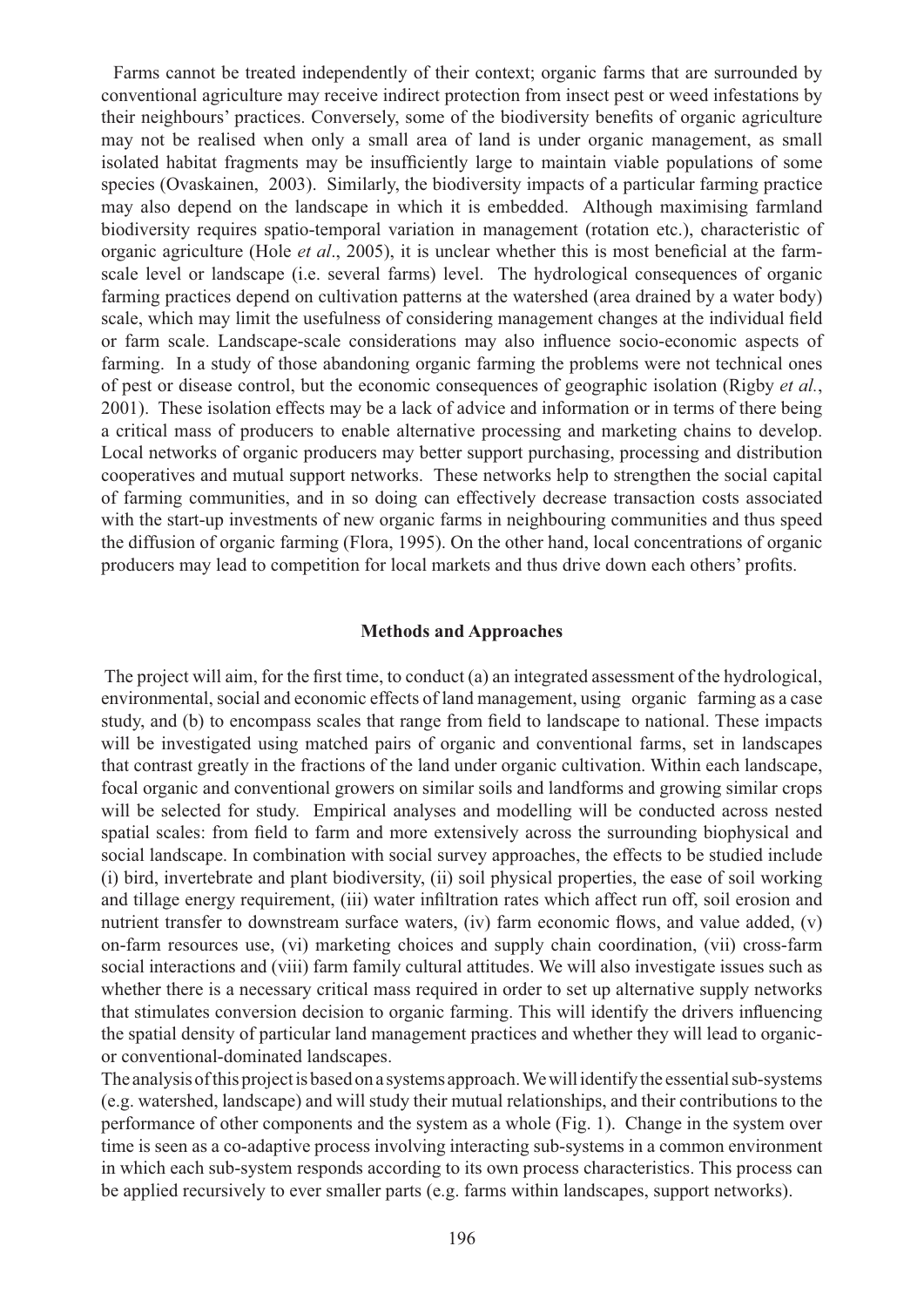

Fig. 1. Social-ecological systems as interacting nested sub-systems.

The viability of the total system (Bossel, 2001) depends on the viability of the relevant subsystems (e.g. non-cropped habitat, networks, farms, hydrology).

In the first six months of the project one of the main tasks has been the selection of farm sites. This has been undertaken by using a geo-referenced database of organic farms which has been developed at a national scale, using data from the Soil Association, Organic Farmers & Growers (OFG), Magic, and the DEFRA organic production group in the Agricultural Statistics unit in York. These geo-referenced data showing farm location, size and type will be filtered within the GIS to select a suitable sample of farms that meet the requirements of the project for clusters of adjacent organic farms and single organic farms surrounded by non-organic farms. The sample farms has been cross-checked against small scale maps, such as the National Soil Map, a regional scale map published at 1:250,000 scale and land cover data to help identify focal landscapes that includes similar crops, soil type, slopes, climate and farm type. Wherever possible, focal farms are sited near the centre of each focal landscape, and chosen to represent regionally representative agricultural systems. More precise focal crop and field choices to monitor are being made in consultation with participating farmers. Within each focal farm, land will be divided into coarse land use categories of arable cropland, agricultural grassland, and field margins/boundaries. Clusters of organic and conventional farms to work with have been identified in the South West and Midlands region of England.

 The project combines qualitative and quantitative empirical techniques with modelling. In addition we use participatory approaches, such as workshops, in an iterative learning process for the natural and social scientists within the team and stakeholders. The work is organised in nine integrated work packages (Fig. 2)/

Field surveys of fauna, flora, water flows and soil quality will be combined with a programme of structured and open interviews in focal neighbourhoods and within the wider organic food chain to explore the important interactions between these dimensions, and assess their sensitivity to neighbourhood context. These analyses will be applied in constructing and evaluating scenarios for future development of the organic sector, for a nested set of local, regional and national case studies, by exploring the potential impacts of different spatial concentrations of organic farming on important aspects of both human and bio-physical environments.

# *Policy related outputs and implications*

 A deeper understanding of how land managers network and co-ordinate across farm boundaries to influence economic development and environmental objectives at a landscape scale will address a key objective for rural policy research as flagged in recent policy documents.